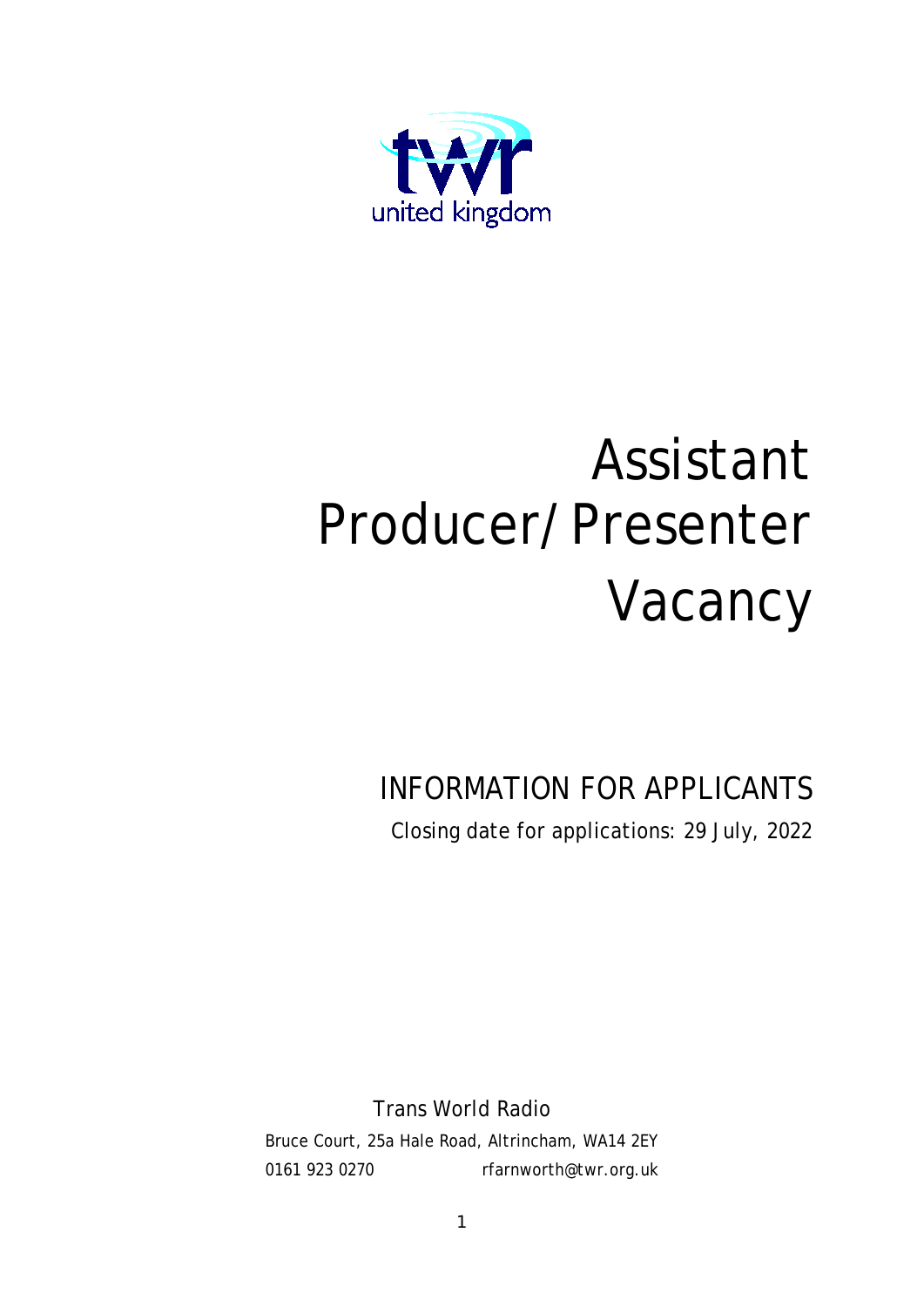### TRANS WORLD RADIO

**Trans World Radio is an international Christian broadcasting network. TWR-UK is a missionary society and a Christian broadcaster, broadcasting quality, speech-led Christian radio throughout the UK. TWR-UK provides news, current affairs and Bible teaching programmes with an emphasis on equipping listeners to be active disciples of Jesus Christ in contemporary society.**

**Our Vision:** To reach the world for Christ by mass media so that lasting fruit is produced.

**Our Mission:** To assist the Church to fulfil the command of Jesus Christ to make disciples of all people by using and making available mass media to:

- **Proclaim the Gospel of salvation to as many people as possible,**
- **Instruct believers in biblical doctrine and daily Christ-like living,**
- **Model our message through our corporate and cooperative relationships.**

Find out more about TWR-UK:

- [www.twr.org.uk](http://www.twr.org.uk/)
- facebook.com/TransWorldRadioUK
- twitter @TWRuk

## THE ROLE

We are seeking to recruit an enthusiastic individual with vision and passion to join our creative and innovative team seeking to develop life changing Christian radio in the UK. The successful applicant will provide comprehensive support for all aspects of programme production, including research, studio operation, presentation and administrative duties.

Having a strong interest in radio is essential though no professional qualifications will be required as training will be given – we are looking for someone with a flexible approach and a keenness to learn the skills required to prepare and present Christian radio programmes.

The post is a permanent post. There will be a 6 month probationary period.

The post is full-time (37.5 hours per week) at a salary of £21,000 per annum.

*Due to the nature and context of this post the successful candidate will need to be a committed Christian able to fully commit to our Basis of Faith.* 

#### **For an application form contact:**

Dr Russell Farnworth, Chief Executive Officer [rfarnworth@twr.org.uk](mailto:rfarnworth@twr.org.uk) 0161 923 0271

**Closing date: Fri**day, 29 July, 2022.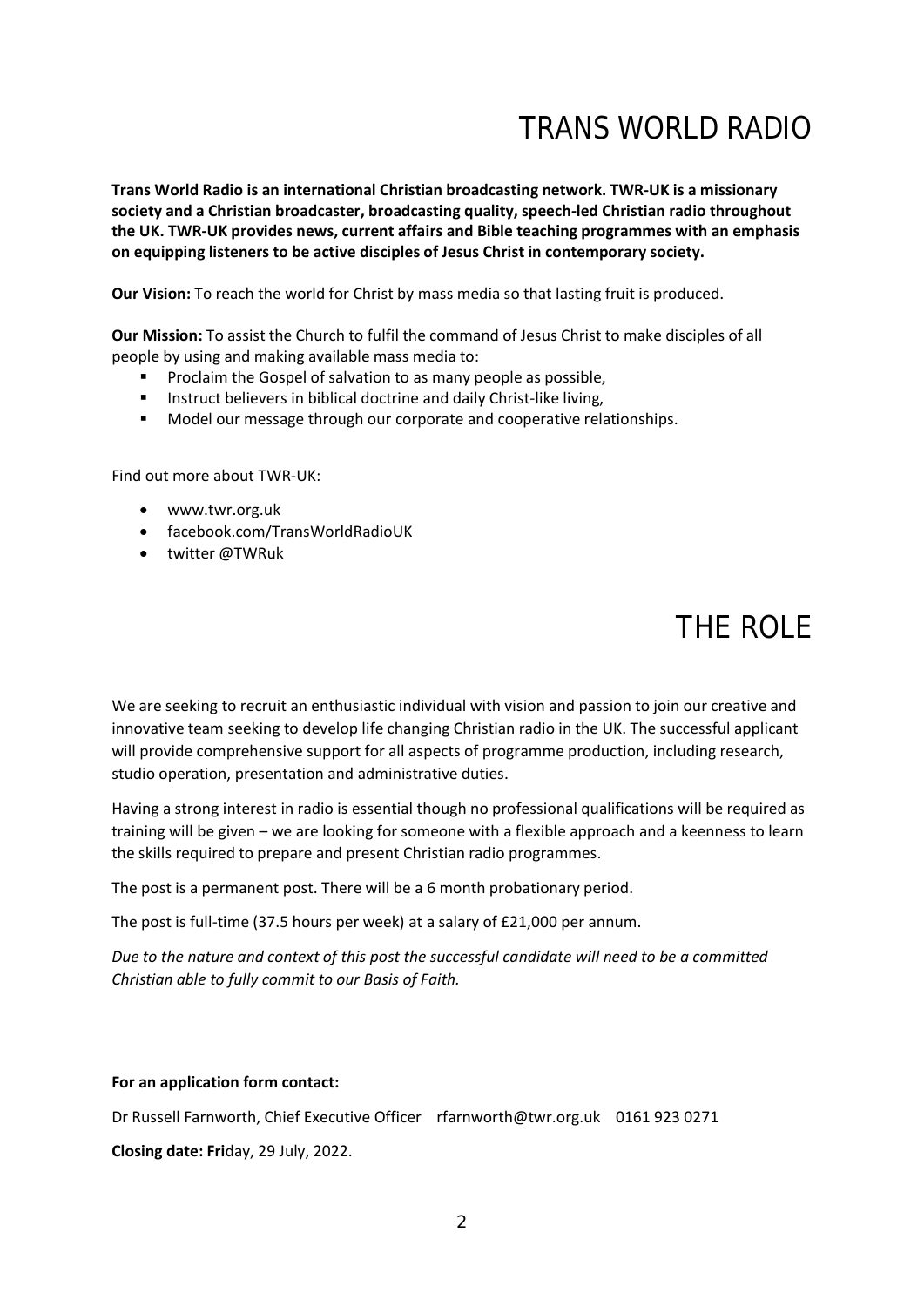### JOB DESCRIPTION

The post is based in TWR-UK's Manchester (Altrincham) office and studios.

**Job purpose and primary objective:** To enhance TWR-UK's speech-led Christian radio schedule through programme making within the studio team, and to support the development of TWR's news and current affairs output.

#### **Main Responsibilities:**

1. Programme production, editing and auditioning.

2. To support all aspects of programme production, including research, studio operation, presentation and administrative duties.

- 3. Other such reasonable duties as may be required from time to time
- 4. To comply with all aspects of TWR-UK's Equal Opportunities Policy
- 5. To comply with health and safety legislation.

Notes:

1) Duties will inevitably develop and change as the ministry of TWR-UK develops. Employees should therefore expect periodic variations to job descriptions and TWR-UK retains the right to do this where necessary. This job description will be supplemented on a regular basis by individual objectives derived from TWR-UK strategies.

2) Where an applicant or an existing employee is or becomes disabled (as defined by law) and informs the CEO fully of their requirements reasonable adjustments will be incorporated into the job description wherever possible.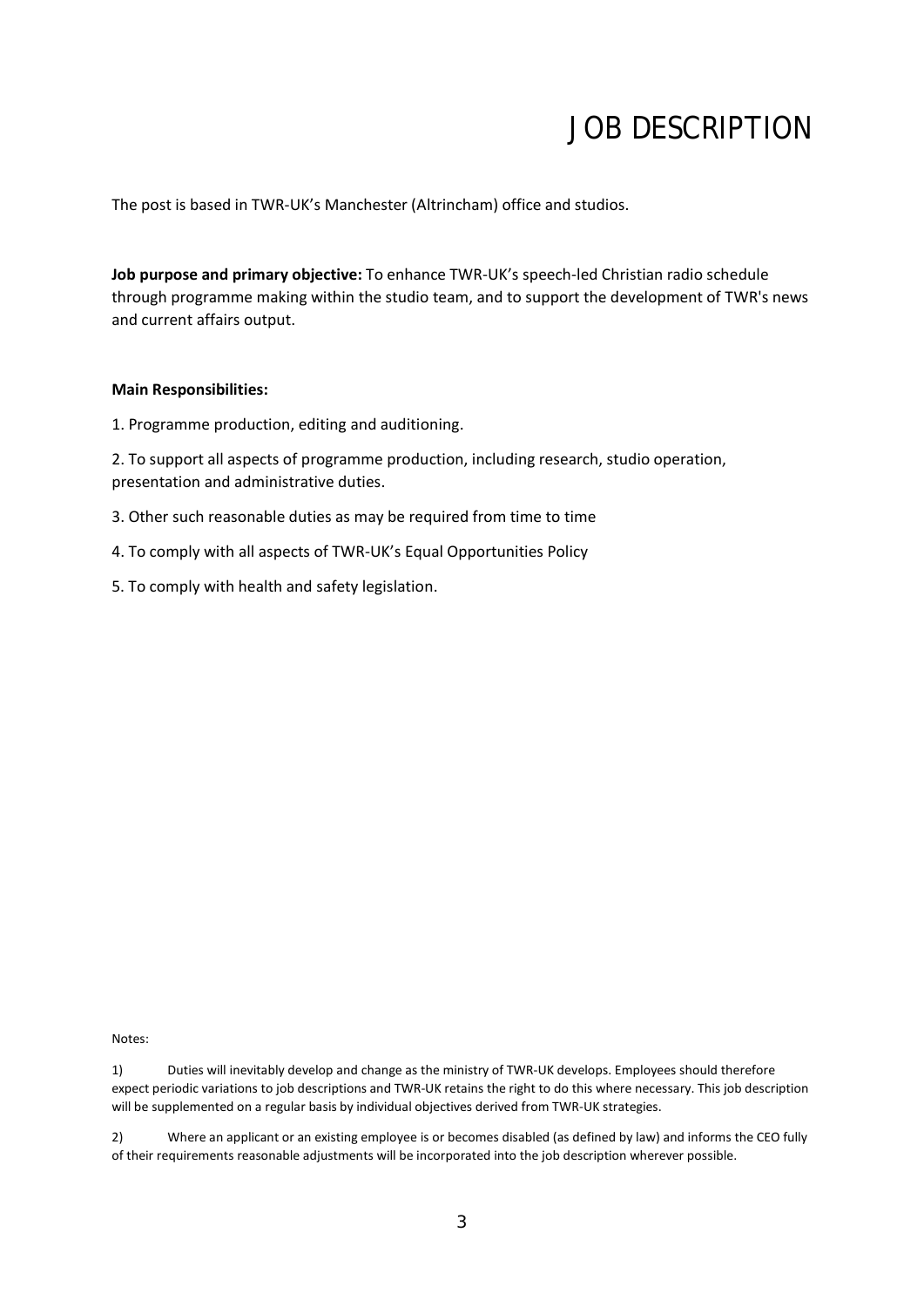## PERSON SPECIFICATION

| <b>Number</b>  | <b>Criteria</b>                                                                                                          | Priority       | <b>Method of Assessment</b>            |
|----------------|--------------------------------------------------------------------------------------------------------------------------|----------------|----------------------------------------|
| $\mathbf{1}$   | <b>Qualifications</b>                                                                                                    |                |                                        |
| 1a)            | Relevant professional<br>qualification and/or experience                                                                 | $\overline{2}$ | Documentation                          |
| $\mathbf{2}$   | Skills/Knowledge                                                                                                         |                |                                        |
| 2a)            | <b>Excellent written</b><br>communication skills                                                                         | $\mathbf{1}$   | Documentation/interview                |
| 2 <sub>b</sub> | <b>Excellent verbal and</b><br>presentational skills                                                                     | $\mathbf 1$    | Presentation/interview/demo            |
| 2c)            | Able to use IT skills for personal<br>and functional effectiveness                                                       | $\overline{2}$ | Documentation/interview                |
| 2d)            | Good organisational and<br>administrative skills                                                                         | $\mathbf{1}$   | Documentation/interview                |
| 2e)            | Ability to generate programmes<br>of the highest quality                                                                 | $\mathbf{1}$   | Interview/demo/references              |
| 2f)            | Able to think strategically with a<br>focus on the listener.                                                             | $\mathbf{1}$   | Interview/references                   |
| 2g)            | An understanding of the<br>churches and their members in<br>the UK and a personal passion<br>for God's Word to be heard. | $\overline{3}$ | Interview/references                   |
| 3              | <b>Experience</b>                                                                                                        |                |                                        |
| 3a)            | Experience of programme<br>making                                                                                        | $\overline{2}$ | Documentation/interview                |
| 3 <sub>b</sub> | Experience of working in a<br>collaborative environment                                                                  | $\overline{2}$ | Documentation/interview                |
| 4              | <b>Personal Qualities</b>                                                                                                |                |                                        |
| 4a)            | A committed Christian fully<br>supportive of the mission of<br>TWR.                                                      | $\mathbf{1}$   | Documentation/interview/<br>references |
| 4 <sub>b</sub> | Commitment to team                                                                                                       | $\mathbf{1}$   | Documentation/interview/<br>references |
| 4c)            | Independence                                                                                                             | $\mathbf{1}$   | Documentation/interview/<br>references |
| 4d)            | Diplomacy and discretion                                                                                                 | $\mathbf{1}$   | Documentation/interview/<br>references |

*Note:* **Priority 1** indicates a **vital** criteria, **priority 2** a **desirable** criteria and **priority 3** indicates a criteria **not specifically required** for the post but in a competitive situation may be used to select candidates who cannot be separated on priorities 1 and 2.